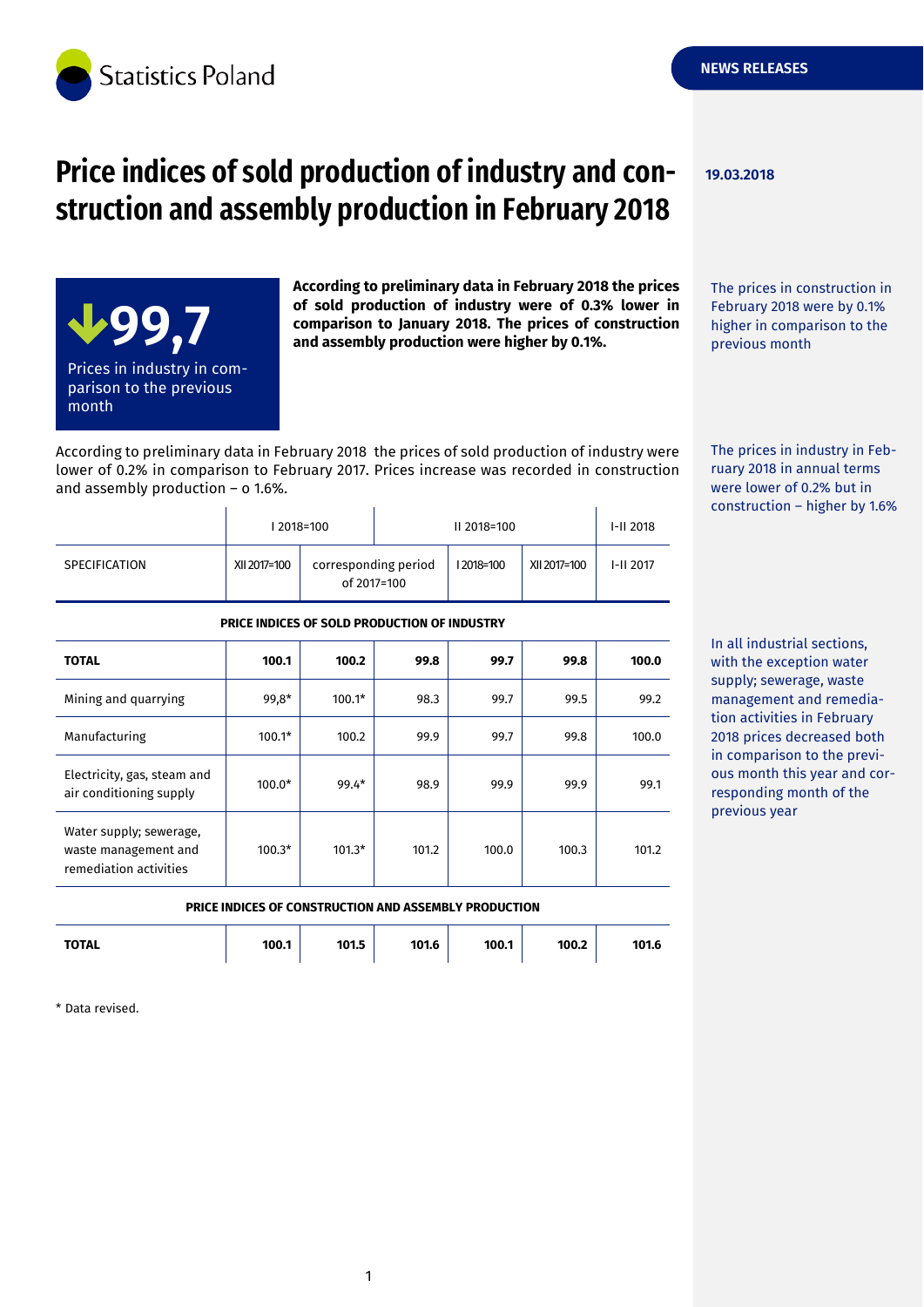#### **The prices of sold production of industry**

According to preliminary data, **the prices of sold production of industry** in February 2018 were of 0.3% lower than in the previous month. The drop of prices was recorded in sections: mining and quarrying, manufacturing of 0.3% each as well as electricity, gas, steam and air conditioning supply of 0.1%. The prices in section water supply; sewerage, waste management and remediation activities reached the level similar to the one recorded in January 2018. In the scope of manufacturing the biggest drop of prices was recorded in manufacture of coke and refined petroleum products (of 4.3%). The prices were also lower among other things in manufacture of motor vehicles, trailers and semi-trailers (of 0.6%), of other transport equipment (of 0.5%), of rubber and plastic products (of 0.4%), of food products, of wearing apparel (of 0.2% each), of machinery and equipment, of textiles (of 0.1% each). Prices in manufacture of chemicals and chemical products as well as of tobacco products reached the level similar to the one recorded in January 2018. The growth of prices were recorded among other things in manufacture of electrical equipment, of furniture (by 0.1% each), of metal products, of computer, electronic and optical products (by 0.2% each), of other non-metallic mineral products, of pharmaceutical products, of leather and related products, of printing and reproduction of recorded media (by 0.3% each), of products of wood, cork, straw and wicker (by 0.4%), of paper and paper products (by 0.5%), of beverages (by 1.1%) as well as of basic metals (by 1.2%).

In February 2018 the prices of sold production of industry were of 0.2% lower than a year earlier. The biggest drop of prices was recorded mining and quarrying of 1.7%, of which in mining of metal ores (of 6.0%), but the growth of prices was recorded in mining of coal and lignite (by 0.2%). The prices decreased in sections: electricity, gas, steam and air conditioning supply of 1.1% as well as in manufacturing – of 0.1%. In the scope of manufacturing the drop of prices was recorded among other things in manufacture of other transport equipment (of 5.1%), of computer, electronic and optical products (of 2.3%), of motor vehicles, trailers and semi-trailers (of 2.1%), of coke and refined petroleum products (of 2.0%), of furniture (of 1.2%), of printing and reproduction of recorded media (of 1.1%), of rubber and plastic products, of leather and related products (of 0.9% each), of machinery and equipment (of 0.8%), of electrical equipment, of tobacco products (of 0.7% each), of textiles (of 0.5%). The growth of prices was recorded in manufacture of food products (by 0.1%), of chemicals and chemical products (by 0.3%), of metal products, of pharmaceutical products (by 0.4% each), of beverages (by 0.8%), of products of wood, cork, straw and wicker (by 1.5%), of other non-metallic mineral products (by 1.6%), of wearing apparel (by 2.0%), of paper and paper products (by 4.1%) as well as of basic metals (by 5.0%). The growth of prices was recorded in section water supply; sewerage, waste management and remediation activities by 1.2%.

#### **The prices of construction and assembly production**

It is estimated that **the prices of construction and assembly production** in February 2018 were by 0.1% higher than in the previous month. The growth of prices was recorded in construction of buildings, in civil engineering (by 0.1% each). The drop of prices was recorded in specialised construction activities (of 0.1%).

In comparison to February of the previous year, the prices of construction and assembly production were higher by 1.6%. The growth of prices was recorded in construction of buildings (by 1.9%), in specialised construction activities (by 1.6%) as well as in civil engineering (by 1.4%).

In February 2018 in comparison to the previous month the biggest drop of prices was recorded in manufacture of coke and refined petroleum products of 4.3% (in comparison to February 2017 the drop was of 2.0%)

The biggest drop of prices in comparison to the February of the previous year was recorded in transport industry i.e. in manufacture of other transport equipment of 5.1% and of motor vehicles, trailers and semi-trailers of 2.1%

Prices in construction in February 2018 in annual terms increased in all divisions of construction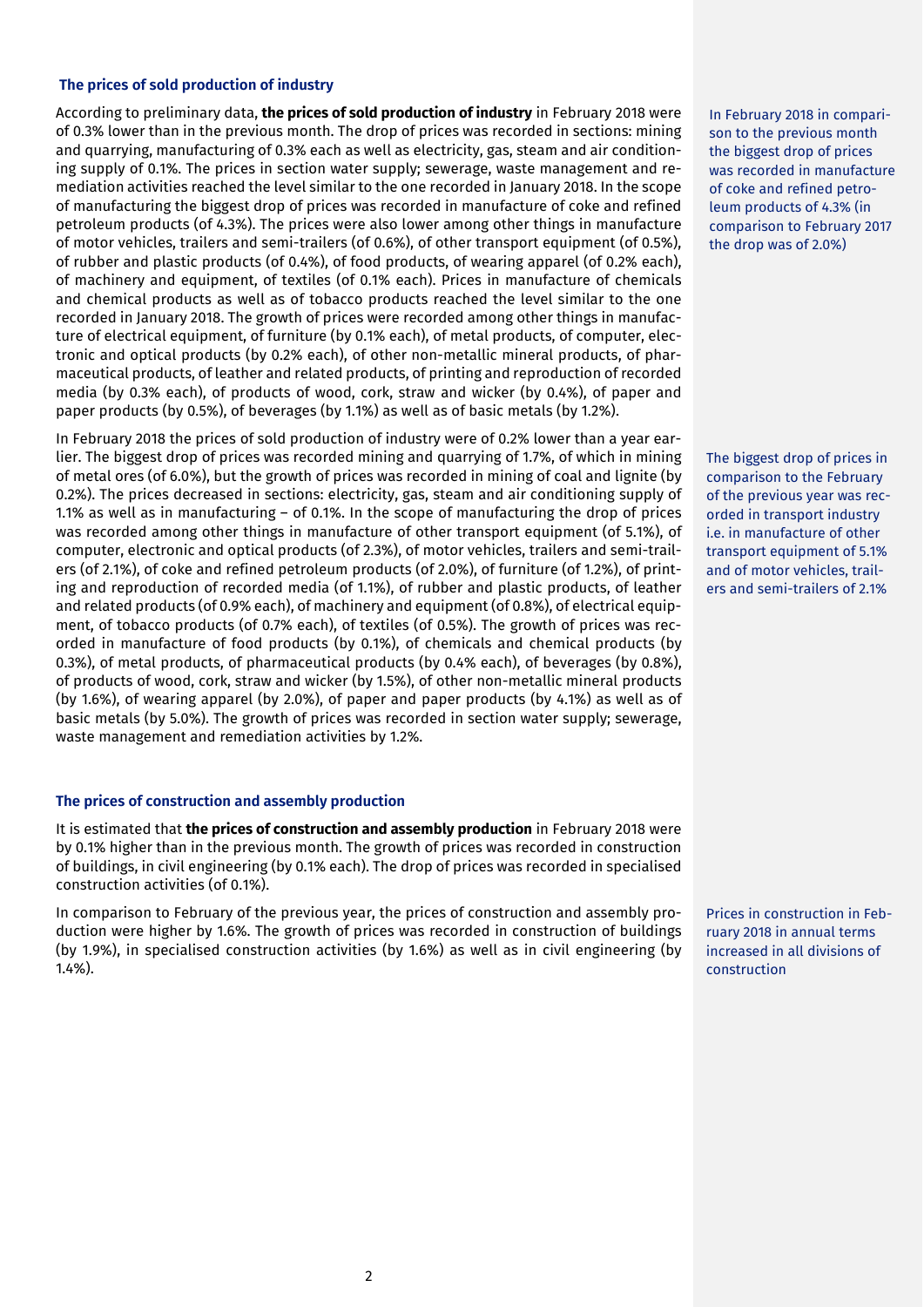#### **Chart 1. Dynamics of prices in 2017-2018 (XII 2016 = 100)**



■ price indices of sold production of industry ■ price indices of construction and assembly production





water supply; sewerage, waste management and remediation activities